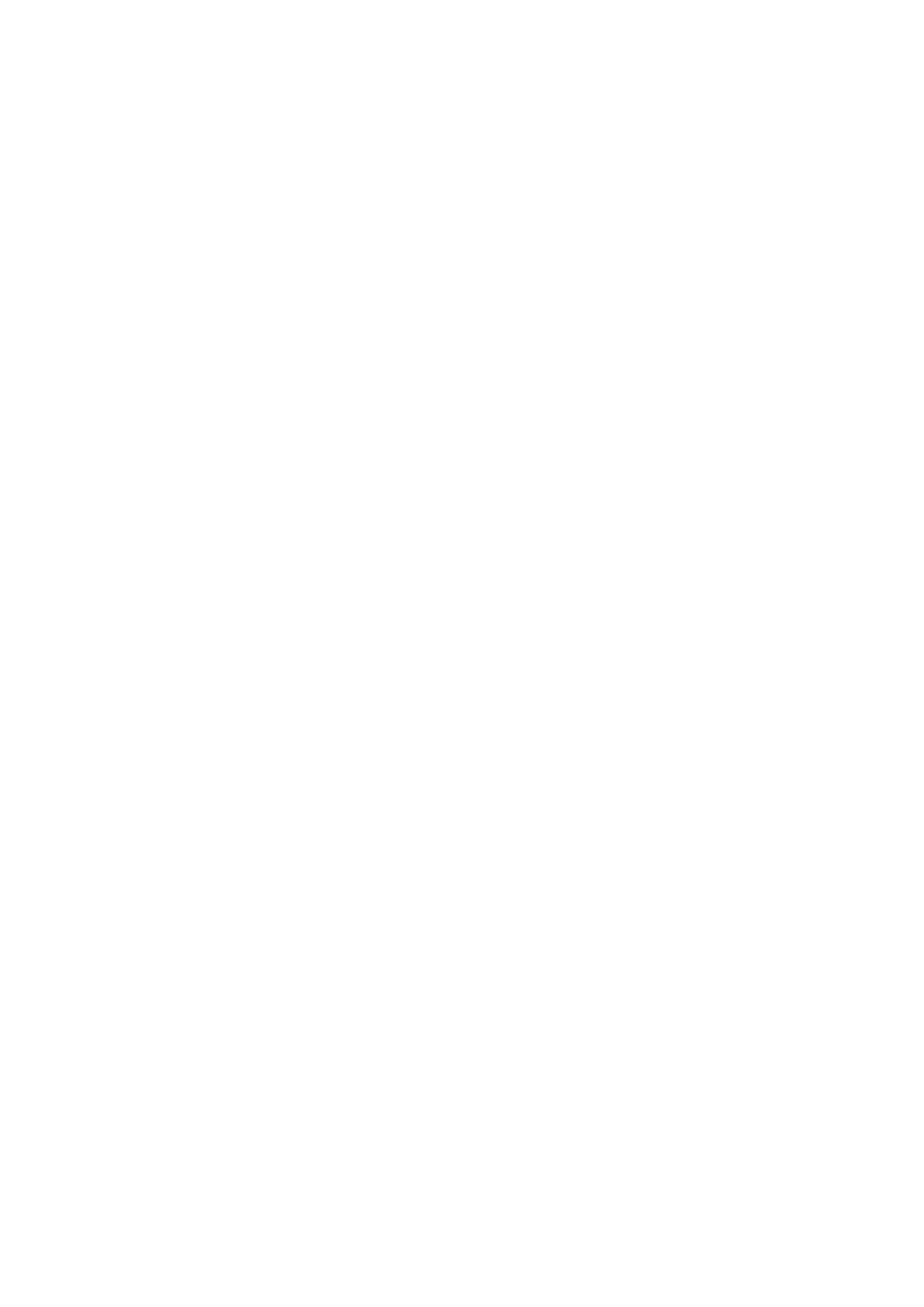

# **Assessment of the safety features of adapted plastic fuel container spouts**

Jason Gill MSc MFSSoc ABIPP Health and Safety Laboratory Harpur Hill Buxton Derbyshire SK17 9JN

Four commercially available fuel container anti-spill spout adapter devices were tested for their ability to prevent spillage by overfilling and if the fuel container was knocked onto its side. The devices were also tested for their ability to resist flashback and prevent internal explosions in petrol containers.

The key findings were:

- n Only one of the four devices prevented spillage from over-filling and knocking over; this device has a normally closed push action valve. A study in the US has, however, observed instances of this design of valve failing by sticking in the open position.
- n One of the devices prevented spillage from over-filling but created spillage when it was removed from the fuel can.
- Two of the devices did not prevent spillage from over-filling in the test.
- n The three devices tested provided flashback resistance under the conditions tested. The fourth device, the push valve variant, was not tested for flashback resistance as the valve needs to be physically held open to allow pouring.
- $\blacksquare$  The tests undertaken at HSL and the previous studies examined demonstrate that the devices do not eliminate all the risks involved in using petrol; care is still needed during use to avoid spillages and accidents.

This report and the work it describes were funded by the Health and Safety Executive (HSE). Its contents, including any opinions and/or conclusions expressed, are those of the authors alone and do not necessarily reflect HSE policy.

## **HSE Books**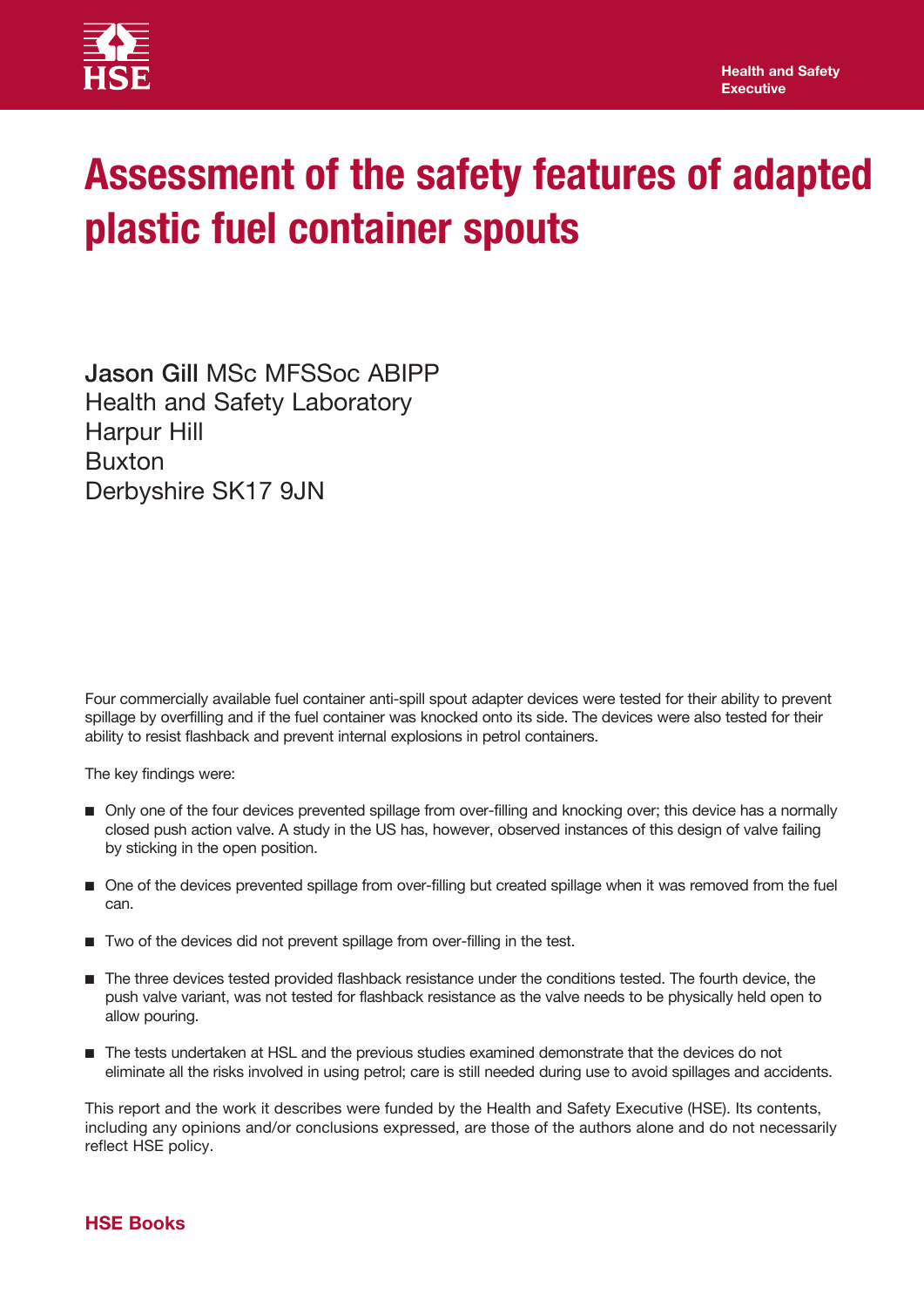© *Crown copyright 2014*

*First published 2014*

You may reuse this information (not including logos) free of charge in any format or medium, under the terms of the Open Government Licence. To view the licence visit www.nationalarchives.gov.uk/doc/open-government-licence/, write to the Information Policy Team, The National Archives, Kew, London TW9 4DU, or email psi@nationalarchives.gsi.gov.uk.

Some images and illustrations may not be owned by the Crown so cannot be reproduced without permission of the copyright owner. Enquiries should be sent to copyright@hse.gsi.gov.uk.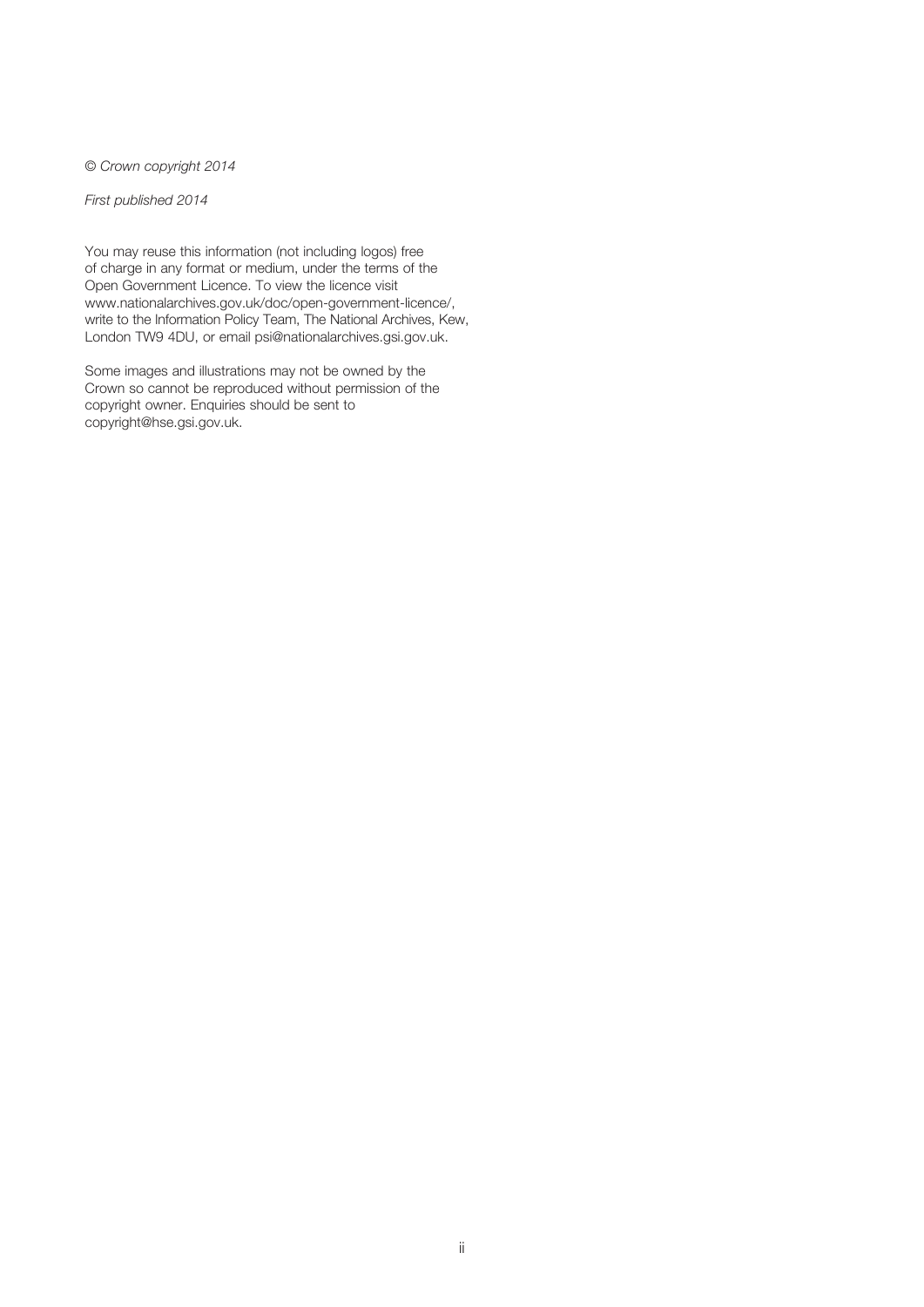# **KEY MESSAGES**

Four commercially available fuel container anti-spill spout adapter devices were tested for their ability to prevent spillage by overfilling and if the fuel container was knocked onto its side. The devices were also tested for their ability to resist flashback and prevent internal explosions in petrol containers. A video demonstration was carried out to highlight the volatility of petrol and the flammability of its vapour.

The key findings were:

- Only one of the four devices prevented spillage from over-filling and knocking over; this device has a normally closed push action valve. A study in the US has, however, observed instances of this design of valve failing by sticking in the open position.
- One of the devices prevented spillage from over-filling but created spillage when it was removed from the fuel can.
- Two of the devices did not prevent spillage from over-filling in the test.
- Three devices tested provided flashback resistance under the conditions tested. The fourth device, the push valve variant, was not tested for flashback resistance as the valve needs to be physically held open to allow pouring.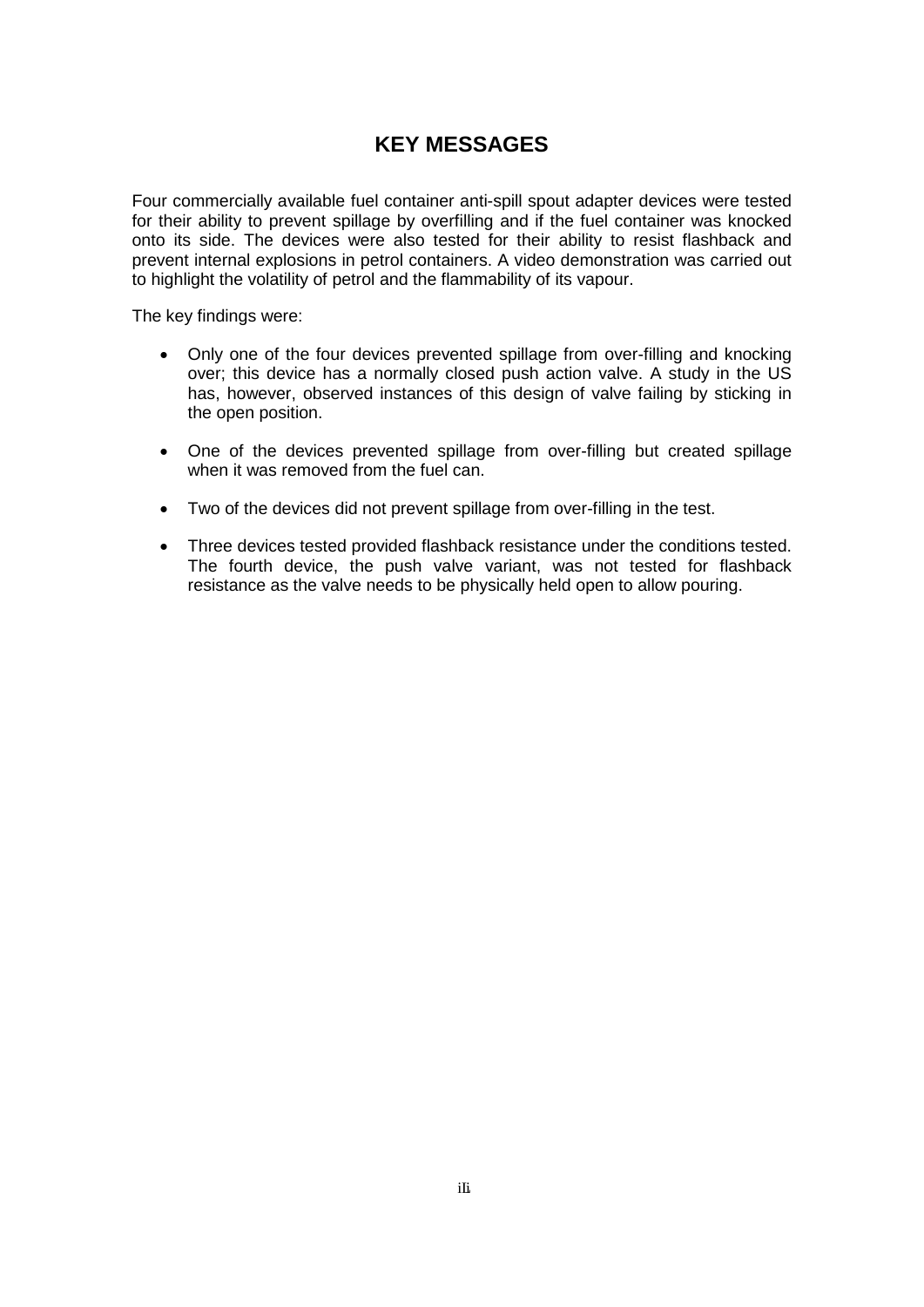# **EXECUTIVE SUMMARY**

#### **Objective**

In undertaking the consolidation of the existing petroleum legislation, including the Petroleum-Spirit (Plastic Containers) Regulations 1982, the Health and Safety Executive is considering including guidance on the use of fuel containers with spouts or spout adapters that prevent flashback. There are several types of adapted anti-spill spout devices on the market; HSE wishes to understand how these spouts may benefit user safety during use and in the event of petrol related accidents and any limitation of this type of device.

The purpose of the work was to:

- Test if the devices prevented spillage of petrol both during the filling of fuel tanks and if the fuel container was knocked over.
- Test the devices' resistance to flashback and their ability to prevent explosion within fuel containers.
- Provide discussion material of some of the mechanisms involved in petrol related accidents.
- Provide video demonstrations of the danger of misusing petrol to accelerate fires.

#### **Main Findings**

- Only one of the four devices prevented spillage from over-filling and knocking over; this device has a normally closed push action valve. A study in the US has, however, observed instances of this design of valve failing by sticking in the open position.
- One of the devices prevented spillage from over-filling but created spillage when it was removed from the fuel can.
- Two of the devices did not prevent spillage from over-filling in the test.
- Three devices tested provided flashback resistance under the conditions tested. The fourth device, the push valve variant, was not tested for flashback resistance as the valve needs to be physically held open to allow pouring.

#### **Conclusion**

These tests undertaken at HSL and the previous studies examined demonstrate that the devices do not eliminate all the risks involved in using petrol; care is still needed to avoid spillage and accidents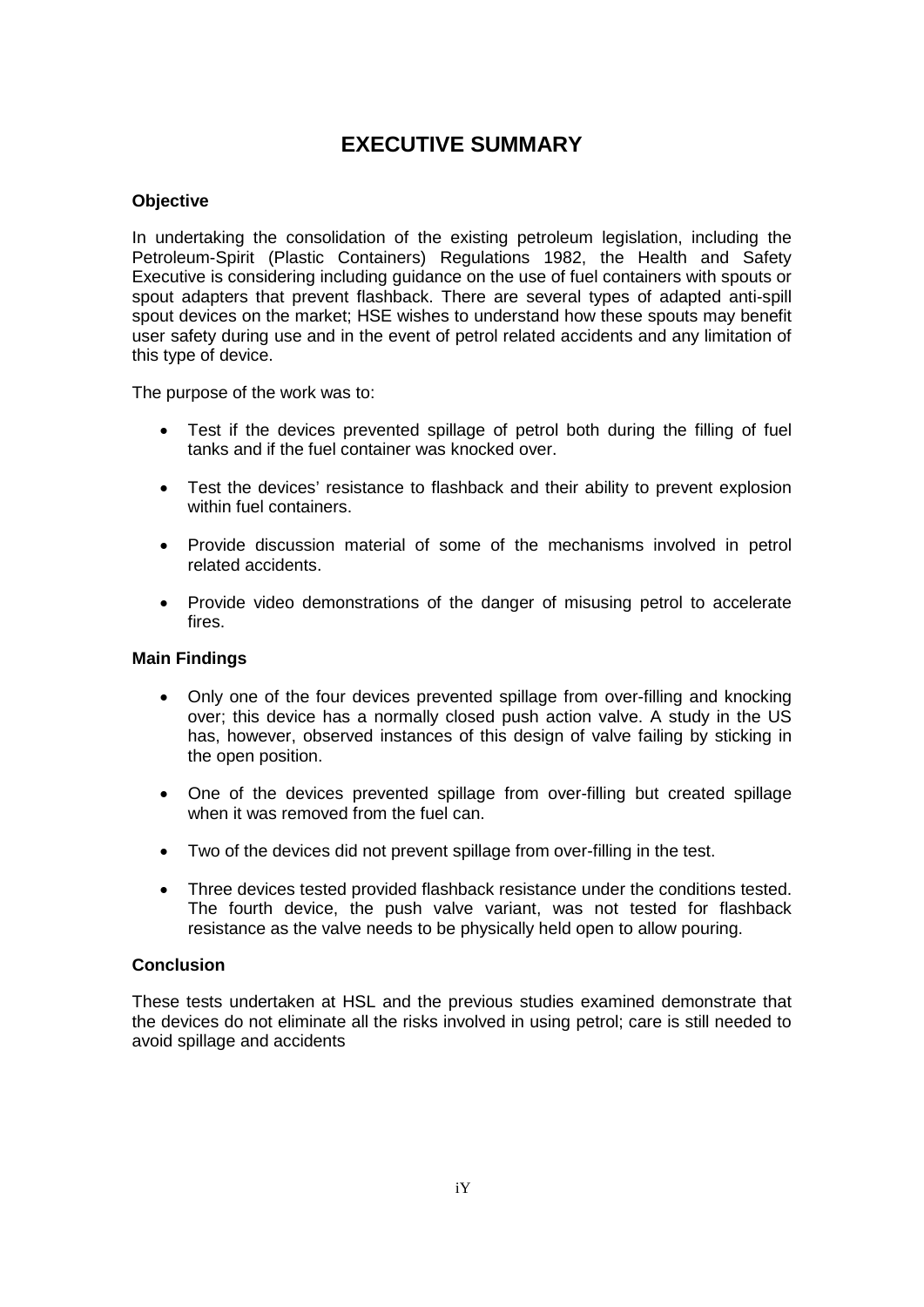# **CONTENTS PAGE**

| 1.  | <b>INTRODUCTION</b>                        |                           |
|-----|--------------------------------------------|---------------------------|
| 1.1 | Petrol                                     | 1                         |
| 1.2 | <b>Accidents Involving Petrol</b>          | 1                         |
| 1.3 | <b>Explosions Within Petrol Containers</b> | $\overline{2}$            |
| 2.  | <b>METHODOLOGY</b>                         | 3                         |
| 2.1 | <b>Test Subject Selection</b>              | $\ensuremath{\mathsf{3}}$ |
| 2.2 | <b>Spout Descriptions</b>                  | 3                         |
| 2.3 | <b>Experimental Design</b>                 | 4                         |
| 2.4 | <b>Demonstration Design</b>                | 8                         |
| 3.  | <b>RESULTS.</b>                            | 9                         |
| 3.1 | <b>Standard Spout</b>                      | 9                         |
| 3.2 | Device A                                   | 9                         |
| 3.3 | Device B                                   | 10                        |
| 3.4 | Device C                                   | 10                        |
| 3.5 | Device D                                   | 11                        |
| 3.6 | Demonstration                              | 11                        |
| 4.  | <b>CONCLUSIONS.</b>                        | 12                        |
| 4.1 | <b>Overall Conclusions</b>                 | 13                        |
| 5.  | <b>REFERENCES</b>                          | 16                        |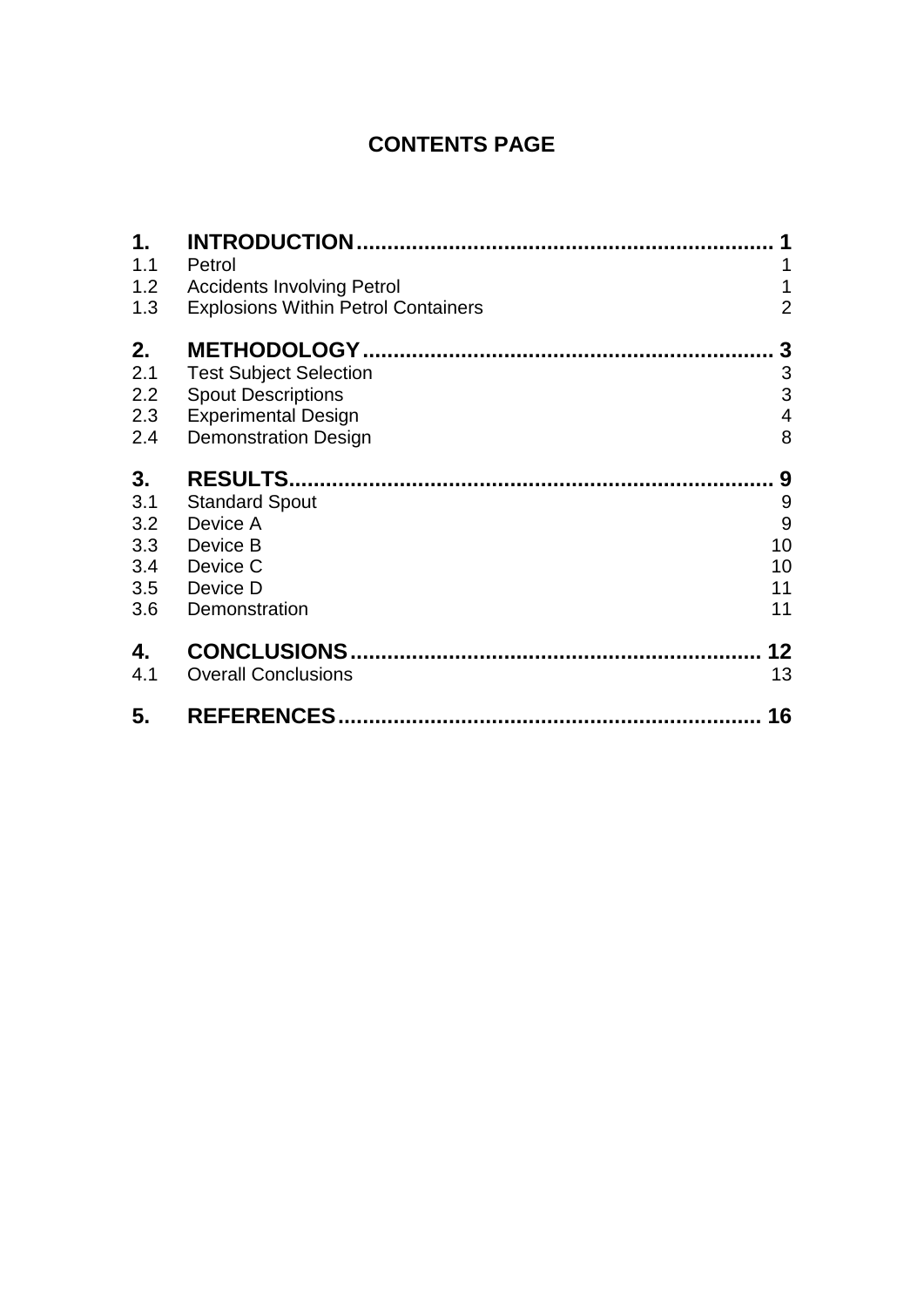# **1. INTRODUCTION**

<span id="page-7-0"></span>In undertaking the consolidation of the existing petroleum legislation, including the Petroleum-Spirit (Plastic Containers) Regulations 1982, the Health and Safety Executive is considering including guidance on the use of fuel containers with spouts or spout adapters that prevent flashback.

There are several types of adapted anti-spill spouts on the market as well as an adapter that is intended to convert a standard spout into an anti-spill spout. HSE wishes to know if the devices prevent spillage and offer resistance to flashbacks

HSE is intending to raise public awareness both of the risks associated with using petrol and the dangers of misusing it. Video demonstrations of the dangers of misusing petrol were also produced to aid in this awareness raising.

#### <span id="page-7-1"></span>**1.1 PETROL**

Petrol, also known as petroleum and gasoline, is a multi-component, highly volatile alkane with a typical flash point, the lowest temperature at which it produces a flammable vapour, of -43°C, and an auto-ignition point, the temperature at which the vapours will spontaneously ignite under normal conditions, of 280°C. It is the vapour of petrol that is flammable when mixed with air. The proportion of petrol vapour to air required for it to be flammable is 1.4% - 7.6% volume for volume. This range is known as the 'explosive' or 'flammable' range; if the mixture is below this it is too lean to be flammable and if it is above this range it is too rich. In the process of burning a pool of petrol it is the vapour evaporating from the surface of liquid and mixing with the air that burns, not the liquid itself. If petrol vapour is allowed to build in the air to within the flammable range then an explosive atmosphere will be produced and a flash fire or explosion will occur if ignited. The explosion can range from a faint whooshing sound and fireball in open air to a blast with overpressures capable of damaging buildings in confined or congested spaces.

Petrol is a multi-component liquid and it is the more volatile components that evaporate first. Okamoto et al  $^{[1]}$  discovered that if evaporation is allowed then the chemical composition of the petrol changes as components of greatest volatility are lost from the liquid. The remaining liquid is no longer petrol and, depending on how much evaporation has occurred, its properties, such as its flash point, will more closely resemble other less volatile hydrocarbons. For instance, if a sample of petrol is reduced to around 30% of its initial mass then its flash point will be similar to heptane at above 20°C. This effect of petrol evaporating to a point where its characteristics change is often referred to as weathering.

## <span id="page-7-2"></span>**1.2 ACCIDENTS INVOLVING PETROL**

Using the author's experience of forensic fire investigation, as well as information supplied by HSE<sup>[2]</sup>, many of the accidents involving petrol are due to its volatile nature; often when petrol is used as an accelerant to start fires or promote existing fires.

When petrol is poured or spilt, a flammable vapour and air mixture is produced that can accumulate and disperse away from the liquid. If this mixture contacts an ignition source it will ignite and the flame will flash back towards the petrol spill. An example of accidents occurring by this mechanism is where petrol has been decanted near a naked flame and the vapours have been ignited by the flame causing a fire.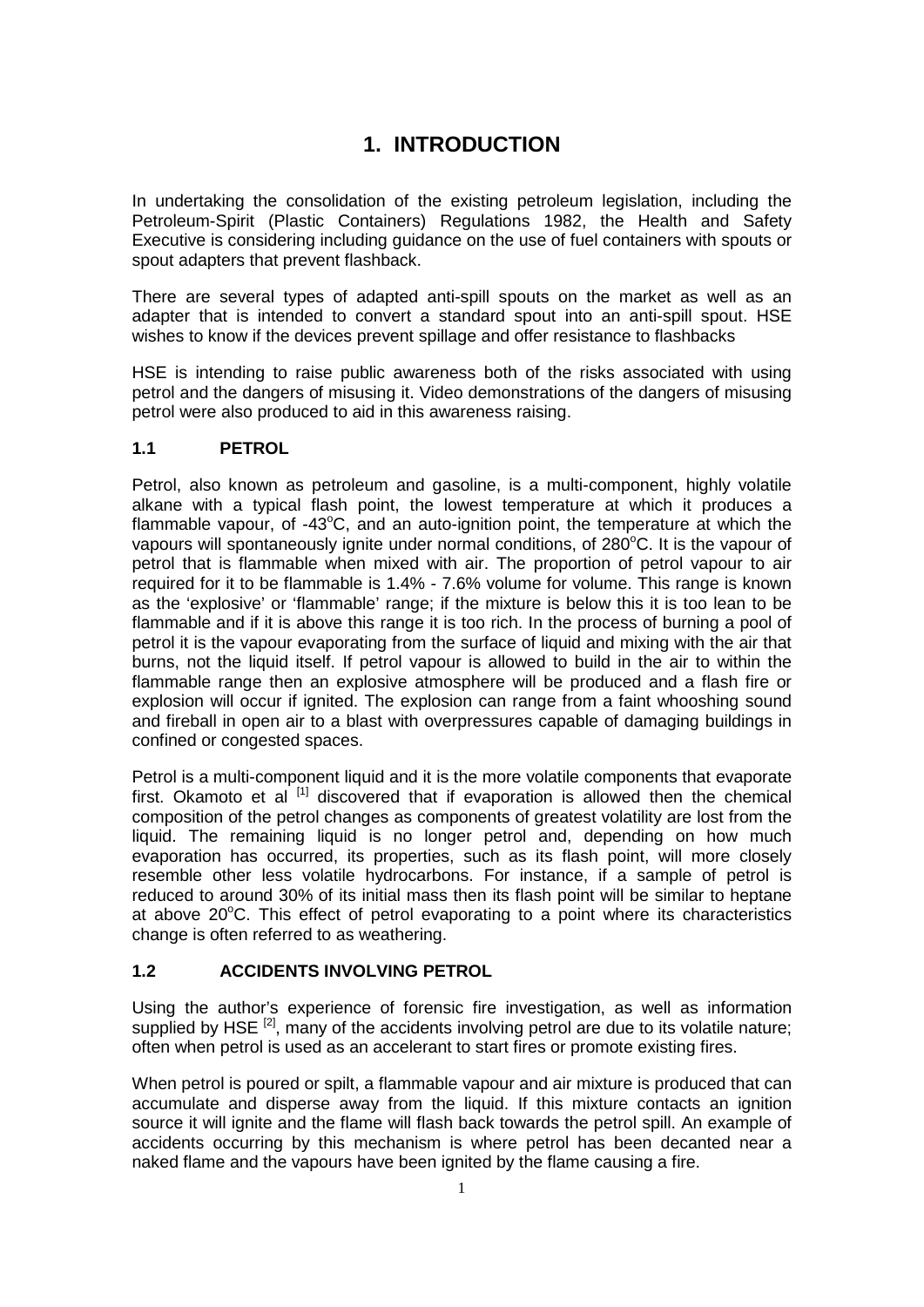#### <span id="page-8-0"></span>**1.3 EXPLOSIONS WITHIN PETROL CONTAINERS**

The volatile nature of petrol means that when it is stored in a sealed container the vapour evaporating off the petrol into the air space of the container produces an atmosphere that is above the flammable limit and too rich to burn. In this circumstance if the lid to the container is removed and a flame is applied to the opening, the vapour at the mouth will burn as it mixes with air and the flame will continue to burn until there is not enough petrol vapour remaining to sustain it. In the cases of less volatile flammable liquids, the slower evaporation of the liquid may result in an atmosphere within the flammable range of that liquid being present inside the container. In this circumstance the application of the flame to the opening of the container would ignite the vapour inside it, resulting in an explosion within the container.

There have been several experimental studies into explosions of petrol within commercial fuel containers by the Bureau of Alcohol Firearms and Tobacco (ATF)<sup>[3]</sup>, Hasselbring <sup>[4]</sup> and Stevick et al <sup>[5]</sup>. In these studies petrol was poured from containers onto naked flames in an attempt to observe the vapours flashing back and exploding within the containers. These studies were based in the United States (US) and used containers 7.85 litres and 18.93 litres in capacity, larger than the 5 litre containers common in the United Kingdom (UK). Hasselbring and Stevick et al both observed instances of flashback where the quantity of petrol in the container, whilst still being very small, equates to an atmosphere above the flammable limit and therefore theoretically too rich to explode. The reason for this could be due to some air being drawn into the container during pouring, either up the spout or via the vents in the containers used by Hasselbring. Another reason could be due to the common commercial practice of the oxygenation of petrol in the US; the presence of oxygen within the fuel means that less atmospheric oxygen is required to produce an explosive atmosphere.

All three of the studies carried out tests using evaporated or weathered petrol and found that much larger quantities of such liquids could result in flashback and explosion when poured onto a flame. In these instances, the explosions forced liquid out of the opening in a jet reminiscent of a flamethrower. The reason for this is that the evaporated petrol is less volatile than fresh petrol: the quantity of vapour produced by the liquid in the fuel container does not exceed the flammable limit, in some circumstances, such as cold weather.

Hasselbring and Stevick et al recreated their tests with flashback arresters; i.e. a gauze or mesh that restricts flame passage back into the container. A flashback arrester used at the mouth of the container prevented flashback and internal explosion.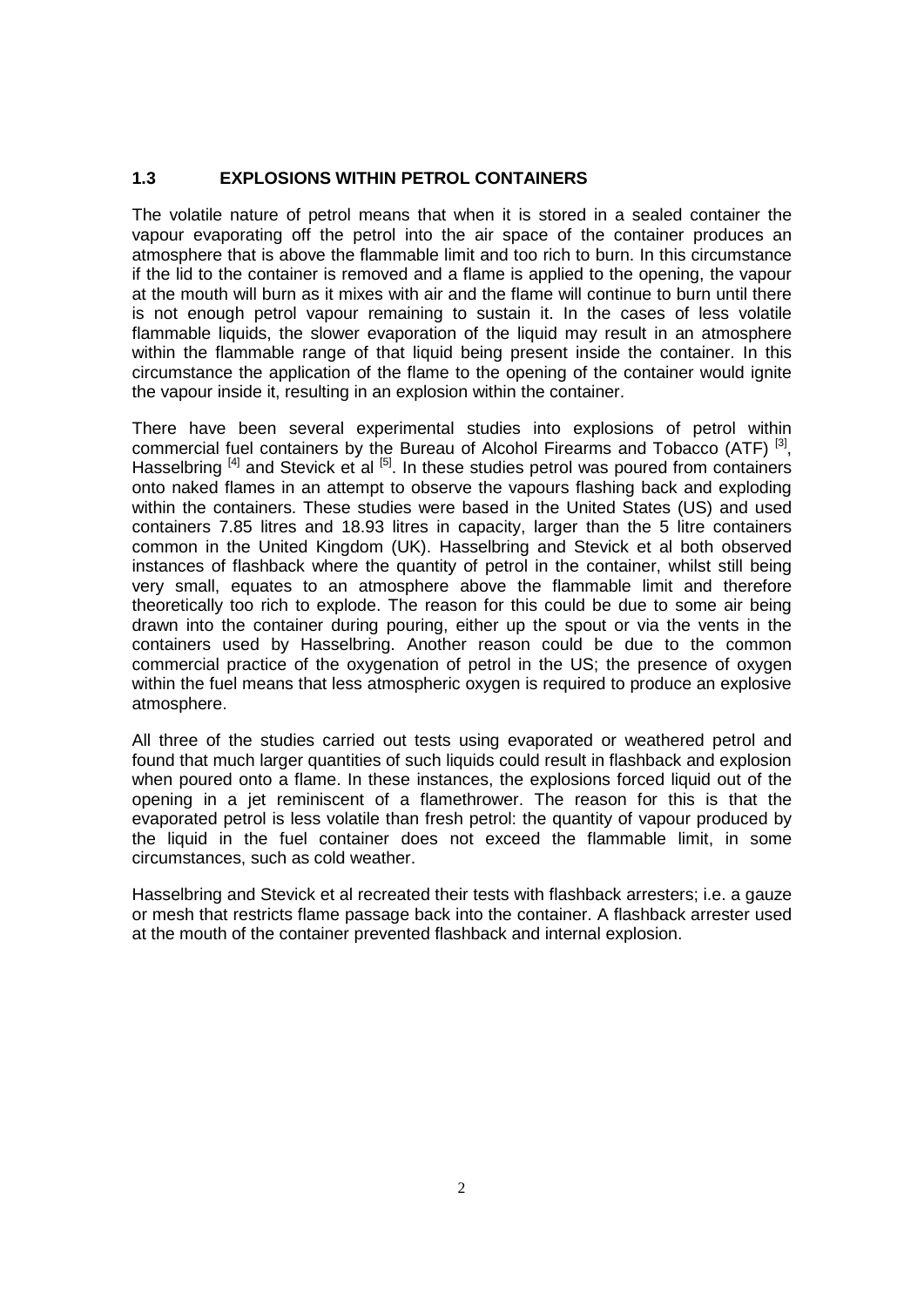# **2. METHODOLOGY**

<span id="page-9-0"></span>To understand any benefits to user safety that adapted spouts may offer over standard fuel container spouts, a series of tests was carried out. In order to provide discussion material on the mechanisms of accidents and to provide video footage showing the dangers of petrol, a demonstration was also designed.

### <span id="page-9-1"></span>**2.1 TEST SUBJECT SELECTION**

HSE requested that several commercially available adapted spouts and a spout adapter be subjected to comparison of their safety features with standard spouts. These were selected based on the different appearance and features of the devices. Samples of the devices were purchased with the exception of one, which is no longer in production.

Standard plastic 5 litre fuel containers (Figure 1) were purchased for the purpose of testing the devices that are designed to be used with these and as the baseline comparator.

Unleaded petrol was purchased from a local service station and stored in sealed 5 litre fuel containers for tests involving fresh petrol. As a safer alternative to evaporating petrol on site, and to allow for more predictable reactions, it was decided to use a hydrocarbon with a flash point similar to the ambient air temperature. At the point of testing, toluene had the closest flash point to the air temperature; therefore laboratory grade stocked toluene was used.

Tap water was used where possible as a low cost, safer alternative to petrol for tests that involved spillage without ignition.

#### <span id="page-9-2"></span>**2.2 SPOUT DESCRIPTIONS**

Each of the adapted spouts and the spout adapter are very different in appearance, but have the common feature of a breather tube. The devices are referred to as Device A, B, C and D.

#### **2.2.1 Standard Spout**

The standard spout is the one that came with the standard green 5 litre fuel containers with a tall and rounded appearance. The spout is rigid plastic with a concertina section in the centre. The open end of the spout is ragged and uneven in diameter on many of the received examples. There is no rubber seal but the section of the spout that fits into the neck of the container is slightly tapered and slightly flexible. When not in use the container is designed to hold the spout between a tether on the lid and a hole on a flat section extending from the handle.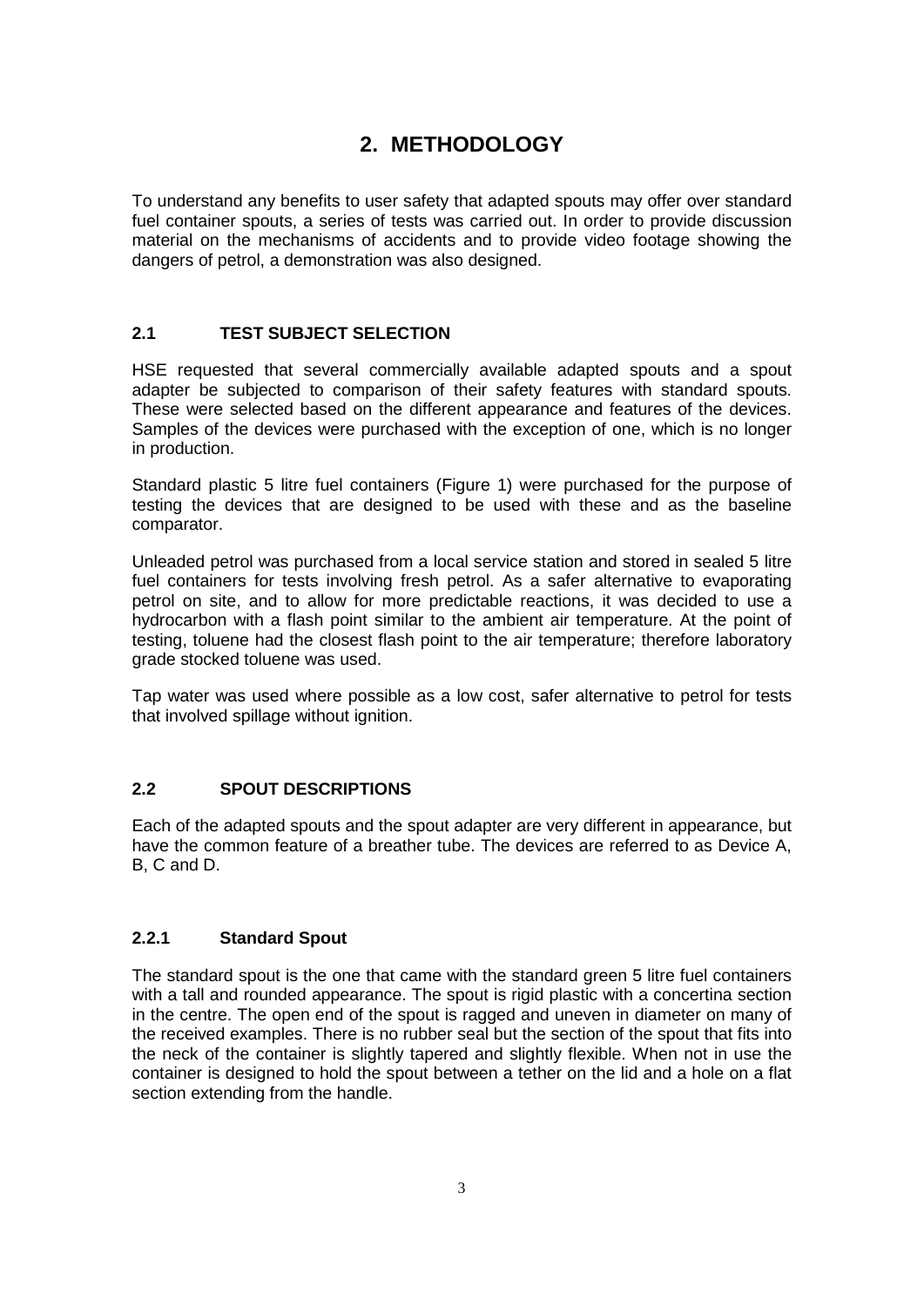

Figure 1 - Standard 5 litre fuel container

## <span id="page-10-0"></span>**2.3 EXPERIMENTAL DESIGN**

Two sets of tests were designed, one to compare the anti-spill features of the adapted spouts relative to standard spouts and another to determine if any of the spouts offer protection against flashback.

#### **2.3.1 Anti-spill Testing**

For these tests each adapted spout or adapter was attached to the same standard 5 litre fuel container, with the exception of Device A which only fits the container it was supplied with.

To determine how the spouts performed, they were separately tested for flow rate, over-fill prevention and accidental spill prevention (when a container is knocked over). All measurements taken were indicative only.

For the flow rate test, a volumetric flask was used to decant 2 litres of water into the fuel container. The time from commencement to stoppage of the flow of water from the fuel was measured with a stopwatch. The container was checked to determine if more than residual levels of water remained

For the over-filling testing, a volumetric flask was used to decant 2 litres of water into the fuel container. The spout of the container was then placed in the neck of a 1 litre conical flask (used as a substitute fuel tank) and the water poured into the flask until either the flow stopped or the flask over-filled (Figure 2).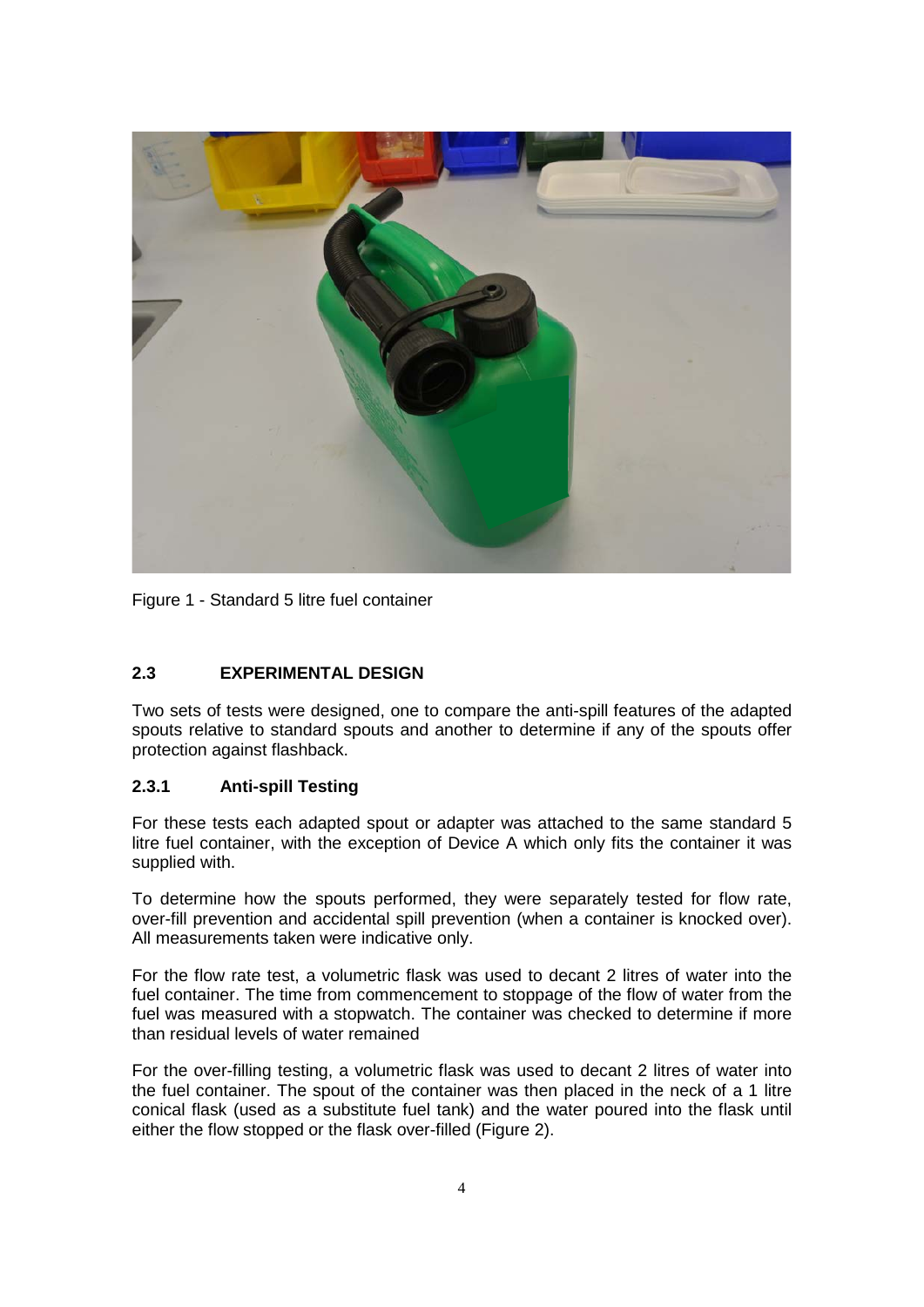For the accidental spillage test, a volumetric flask was used to decant 4 litres of water into the fuel container. With spout attached, the container was knocked onto its side and any spilled liquid was captured in a collection dish over the period of a minute, timed with a stopwatch.



Figure 2 - Over-filling test

#### **2.3.2 Flashback Arresting Test Rig and Preliminary Scoping Tests**

A test rig was built that allows a fuel container to be held securely and poured remotely at varying distances from the operator, who stands behind a protective screen (Figure 3). A mineral wool wick soaked in paraffin was placed into a fire tray under the fuel container and ignited. The container was then positioned so that the end of the spout was in contact with the flame as the contents were poured out. The results of the tests were recorded with a camcorder.

Using a standard spout, preliminary scoping tests were undertaken to find the quantity of petrol that resulted in flashback and explosion when poured onto a naked flame. 100 ml was used as a starting point, followed by 50 ml and then 5 ml. In each case no flashback occurred; the petrol poured out of the fuel container burnt uneventfully in the fire tray and the vapours within the container burnt gently at the neck of the spout when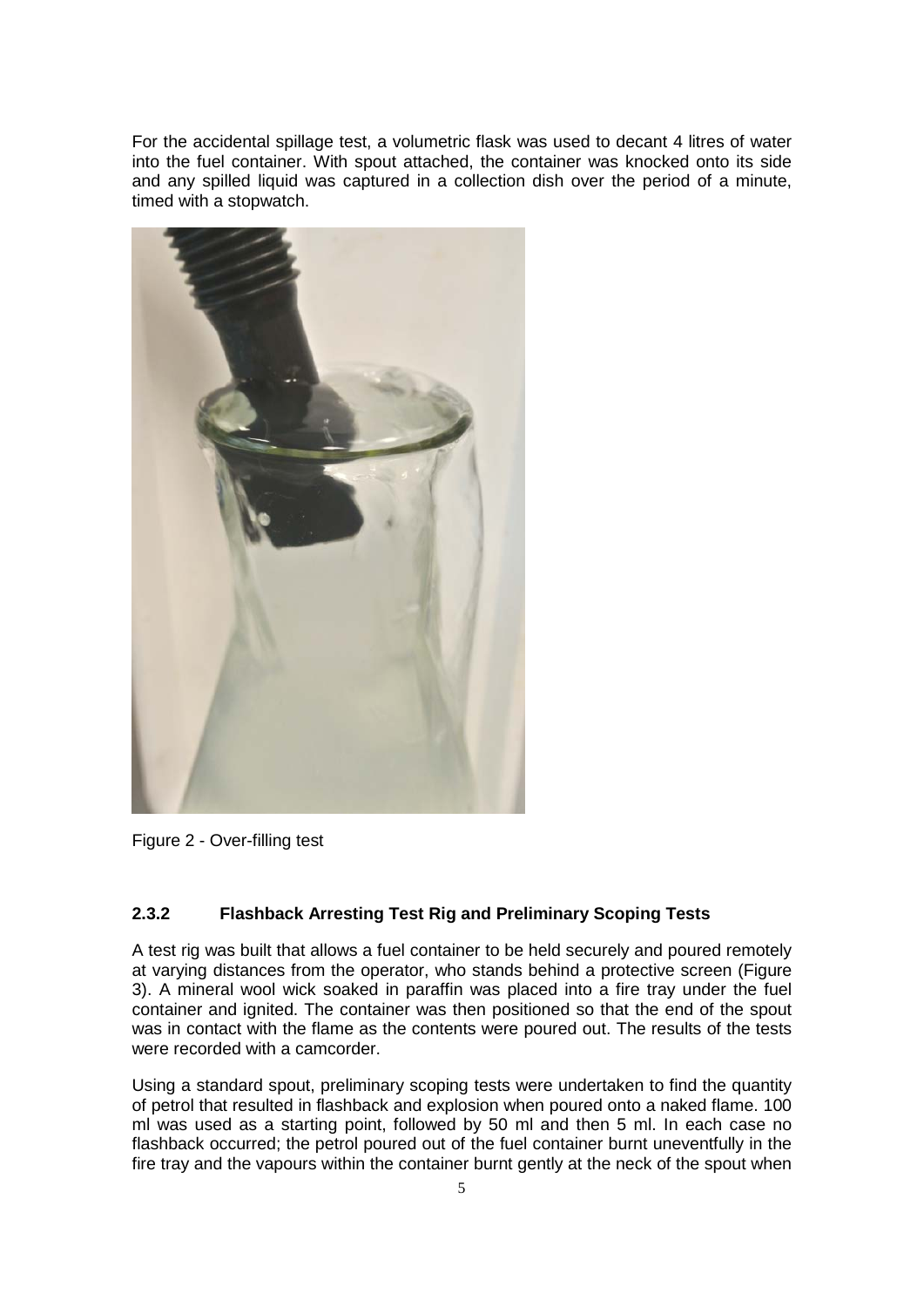the container was returned to its non-pouring orientation. It was then decided to use 2.5 ml and decrease the quantity in 0.5 ml steps; no explosion occurred when 2.5 ml, 2 ml, 1 ml, or 0.5 ml was used. An explosion only occurred when 1.5 ml was used. The explosion produced a blue and yellow flame and was forceful enough to bounce the fuel container on the rig (Figure 4). No flames remained after the explosion and the wick was extinguished and displaced by the force of the explosion. The experiment was repeated with 1.5 ml of petrol and the result was replicated, therefore it was decided to use 1.5 ml of petrol to test the adapted spouts.

In order to determine the best way to replicate the 'flame thrower effect' of the ATF tests, using larger quantities of fluids, a scoping test was undertaken. Initially, 100 ml of toluene was placed into a fuel container with a standard spout and, using the rig, poured out onto the alight wick. An explosion occurred that was less forceful than in the tests using 1.5 ml of petrol, and resulted in a yellow flame and liquid being ejected from the spout (Figures 5 and 6). Due to the result, no further quantities were tried and 100 ml of toluene was chosen to test the adapted spouts.



Operator adjustable arm and protective shield. Arm support and fuel container clamp. Fire tray.

Figure 3 - Remote pouring rig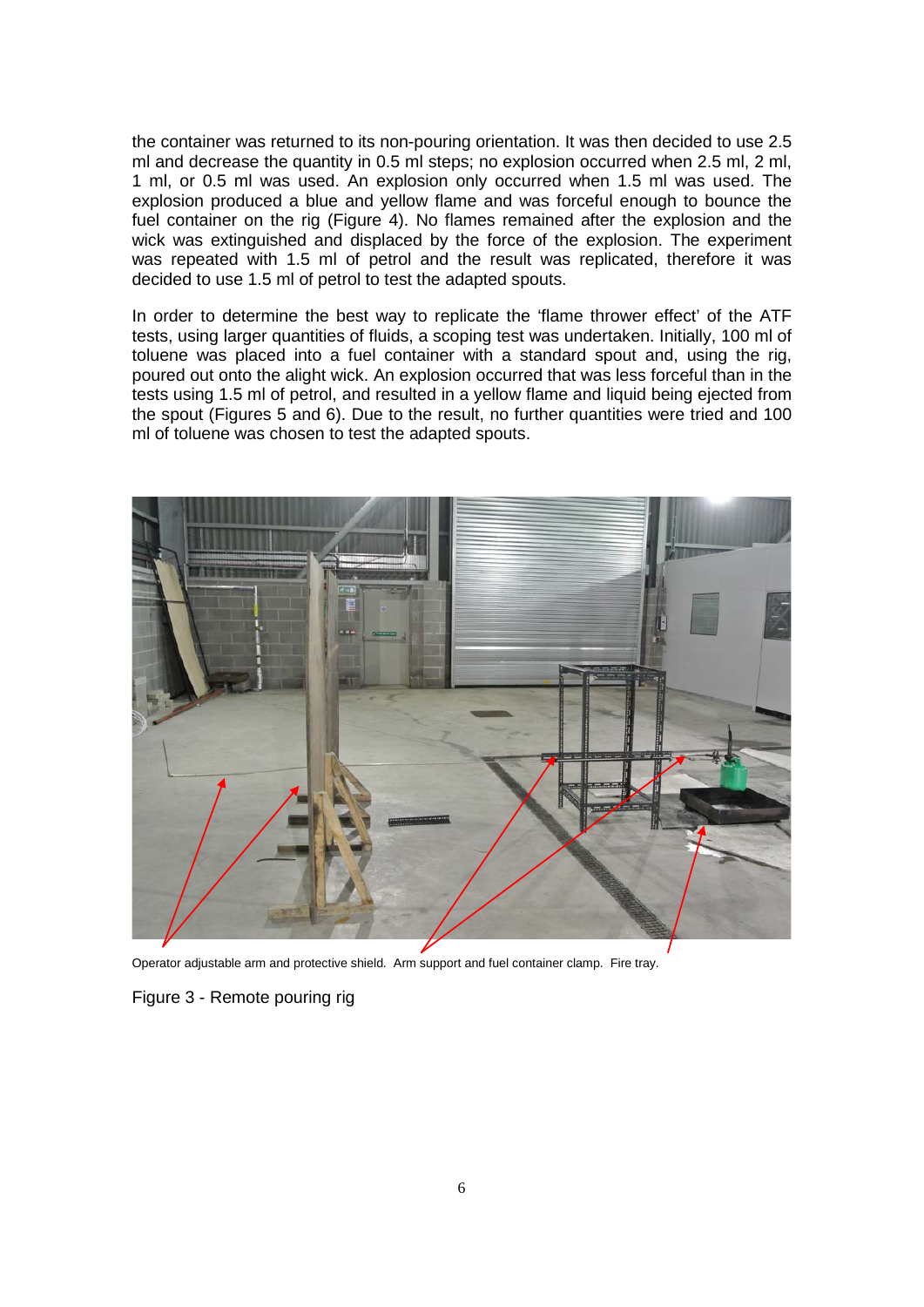

Figure 4 - Explosion with 1.5 ml petrol



Figure 5 - Start of explosion with 100 ml toluene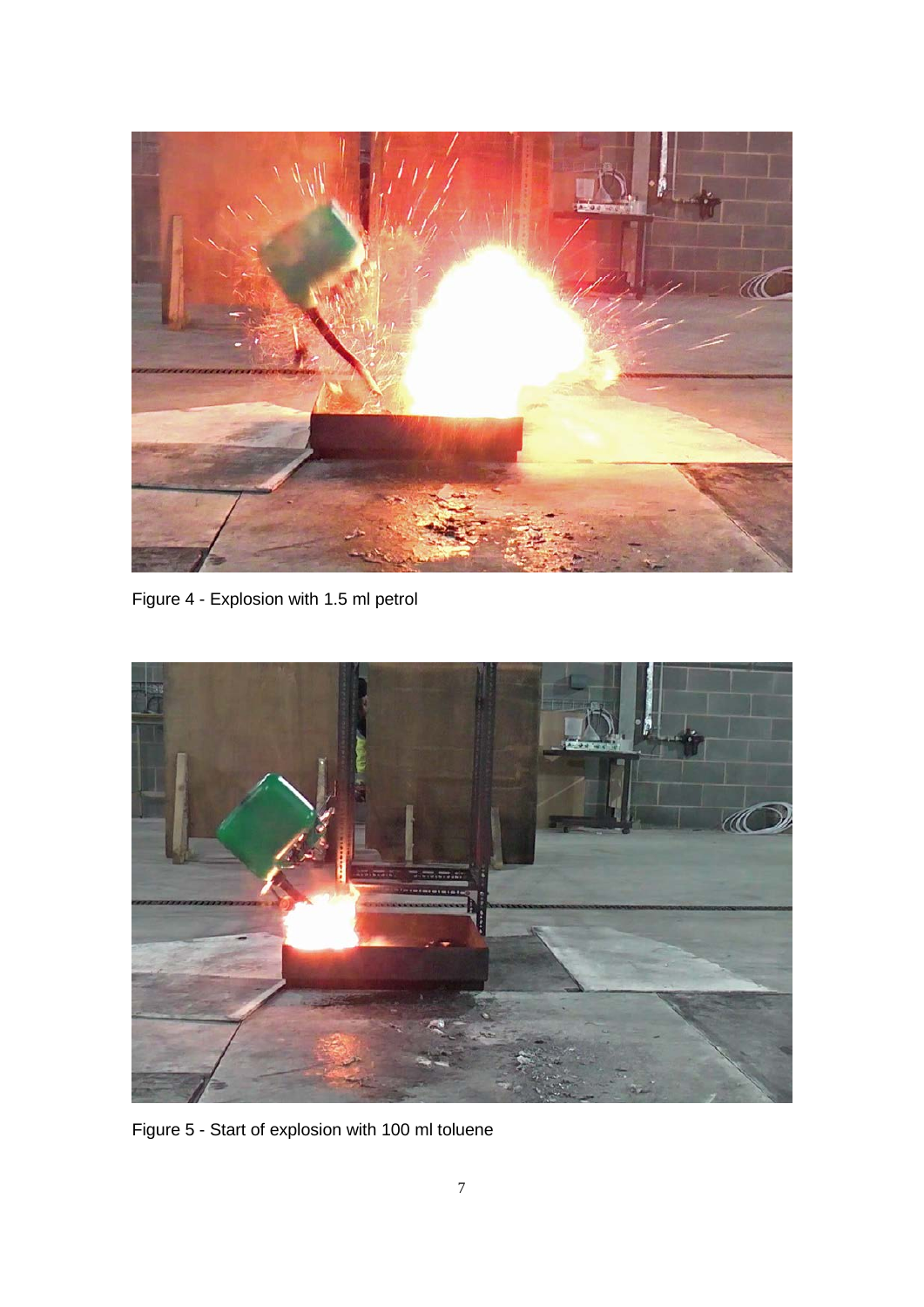

Figure 6 - Explosion of 100 ml of toluene as burning liquid is ejected from spout.

## <span id="page-14-0"></span>**2.4 DEMONSTRATION DESIGN**

A bund was constructed out of bricks, sand and stone chippings beneath the pouring point of the flashback test rig. The petrol container support arm was raised so that the fuel container was 1 m above the surface of the bund. A pilot flame consisting of a paraffin soaked wick was placed 1.5 m from the edge of the bund, around 1.7 m from the point at which the petrol was poured. Measurements of any draughts at the level of the bund were taken with a Kestrel 2000 anemometer and then 2 litres of petrol were poured from the fuel container onto the bund. The time taken for the vapours to be ignited by the pilot flame was recorded with a stopwatch. The demonstration was videoed from the front, side and above. The process was then repeated at two different air speeds, 0.69 m/s and 1 m/s, although the result was videoed from the front only.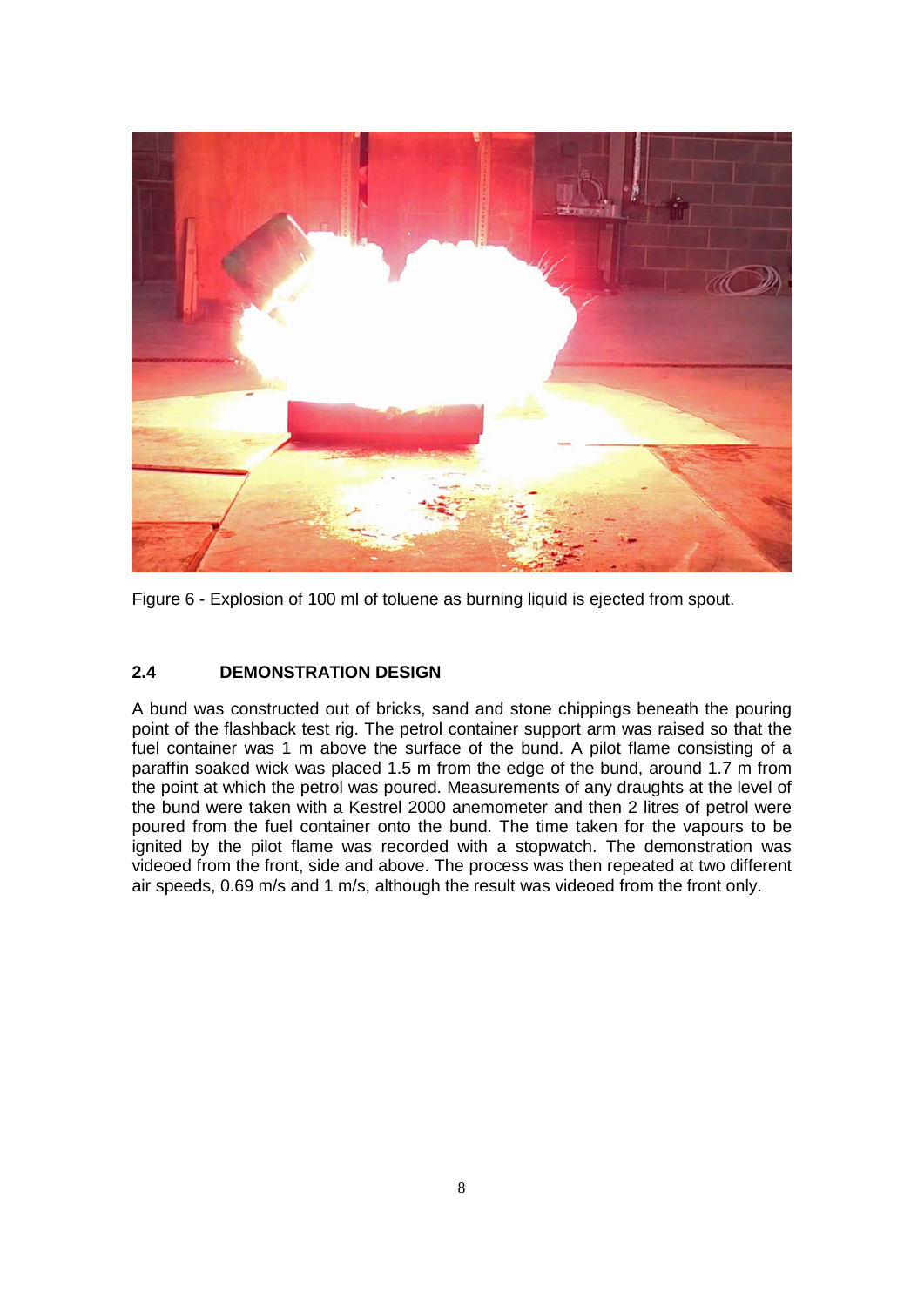# **3. RESULTS**

## <span id="page-15-1"></span><span id="page-15-0"></span>**3.1 STANDARD SPOUT**

The test results for the standard spout are shown in Table 1.

| Table 1 - Standard Spout Test results |  |
|---------------------------------------|--|
|---------------------------------------|--|

| , uviv<br>Standard Opout Toot Toodito |                                                                                                                               |  |  |  |
|---------------------------------------|-------------------------------------------------------------------------------------------------------------------------------|--|--|--|
| <b>Test</b>                           | <b>Result</b>                                                                                                                 |  |  |  |
| Flow rate                             | 2 litres emptied in 19 seconds                                                                                                |  |  |  |
| Over-filling                          | Flow slowed slightly on contact with water but still over-filled, flow<br>continued on withdrawal of the spout from the flask |  |  |  |
| Knocking over                         | 1 litre of water spilt in 1 minute                                                                                            |  |  |  |
| 1.5ml petrol<br>flashback             | <b>Explosion occurred</b>                                                                                                     |  |  |  |
| 100ml toluene<br>flashback            | <b>Explosion occurred</b>                                                                                                     |  |  |  |

## <span id="page-15-2"></span>**3.2 DEVICE A**

The test results for Device A are shown in Table 2. User interaction is required to initiate flow of liquid from the device; therefore it was decided for safety reasons not to subject the device to flashback testing.

Table 2 Device A test results

| Test                         | <b>Result</b>                                                                                                                          |
|------------------------------|----------------------------------------------------------------------------------------------------------------------------------------|
| Flow rate                    | 2 litres emptied in 35 seconds                                                                                                         |
| Over-filling                 | Flow stopped on contact with water, remained stopped on withdrawal<br>of the spout from the flask, but continued if valve is held open |
| Knocking over                | No spillage in 1 minute as valve is closed                                                                                             |
| 1.5ml<br>petrol<br>flashback | Not tested                                                                                                                             |
| 100ml toluene<br>flashback   | Not tested                                                                                                                             |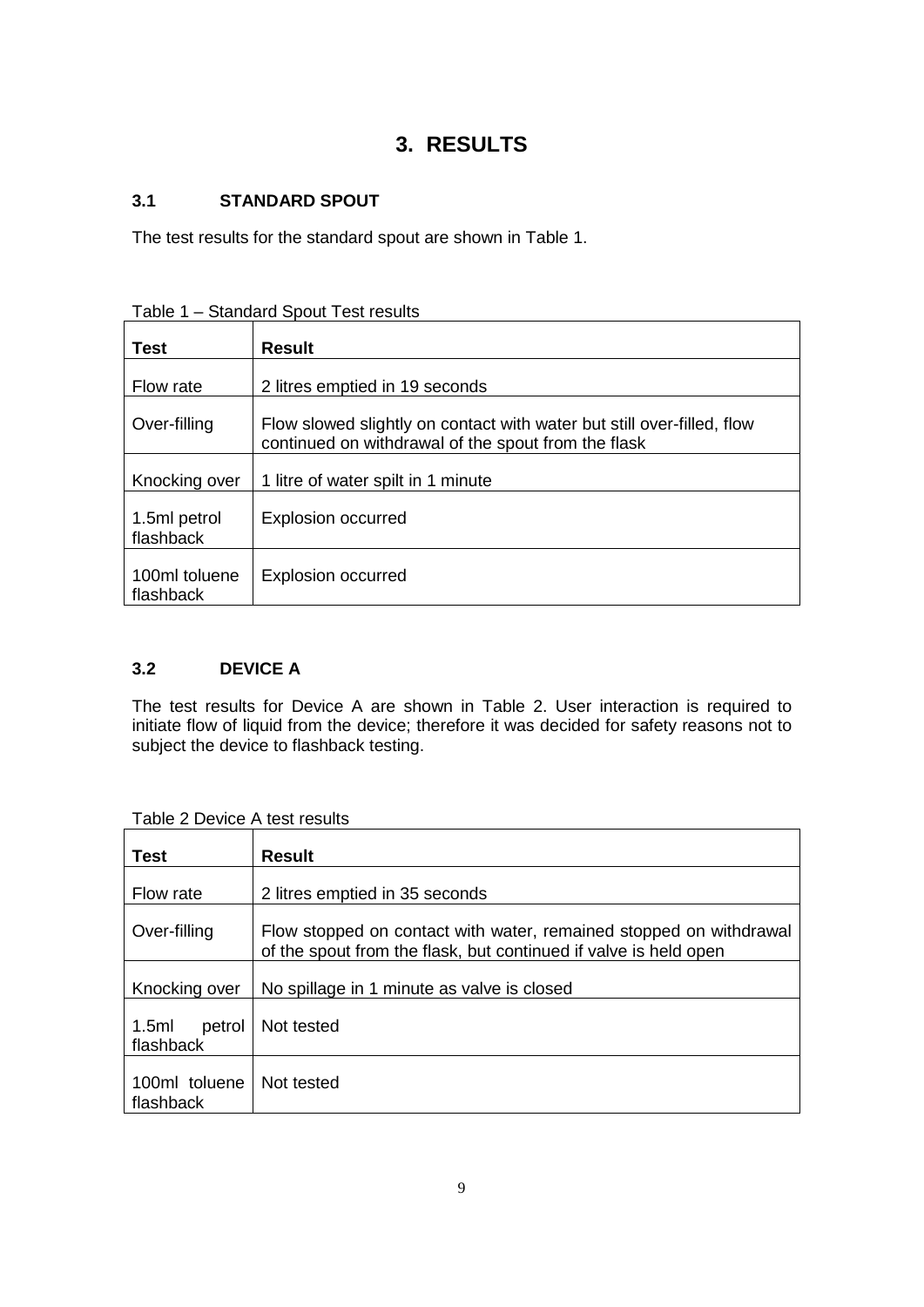## <span id="page-16-0"></span>**3.3 DEVICE B**

The test results for Device B are shown in Table 3.

Table 3 – Device B test results

| <b>Test</b>                | <b>Result</b>                                                                                                                                                                |  |  |  |
|----------------------------|------------------------------------------------------------------------------------------------------------------------------------------------------------------------------|--|--|--|
| Flow rate                  | 2 litres emptied in 1 minute 11 seconds                                                                                                                                      |  |  |  |
| Over-filling               | Flow slowed significantly on contact with water but continued in<br>slow pulses and the flask still over-filled. Flow continued on<br>withdrawal of the spout from the flask |  |  |  |
| Knocking over              | 10 ml of water spilt in 1 minute                                                                                                                                             |  |  |  |
| 1.5ml petrol<br>flashback  | No explosion occurred                                                                                                                                                        |  |  |  |
| 100ml toluene<br>flashback | No explosion occurred                                                                                                                                                        |  |  |  |

## <span id="page-16-1"></span>**3.4 DEVICE C**

The test results for Device C are shown in Table 4.

| Test                       | <b>Result</b>                                                                                          |  |
|----------------------------|--------------------------------------------------------------------------------------------------------|--|
| Flow rate                  | 1.905 litres emptied in 35 second (see comment below)                                                  |  |
| Over-filling               | Flow stopped on contact with water. Flow remained stopped on<br>withdrawal of the spout from the flask |  |
| Knocking over              | 1 litre of water spilt in 1 minute                                                                     |  |
| 1.5ml petrol<br>flashback  | No explosion occurred                                                                                  |  |
| 100ml toluene<br>flashback | No explosion occurred                                                                                  |  |

Table 4 – Device C test results

During the pouring tests it was noted that it was not possible to empty the container fully with the spout in place and some water remained in the spout and spilt onto the hands when the spout was removed. It was also noted that when the flow stoppage was activated by water contacting the breather tube opening, it was very difficult to reinstate flow. This is presumably because water has entered the tube but the tube's position on top of the spout and the upward bend of the tube within the container prevent the water draining freely out of the tube when it is withdrawn from the tank.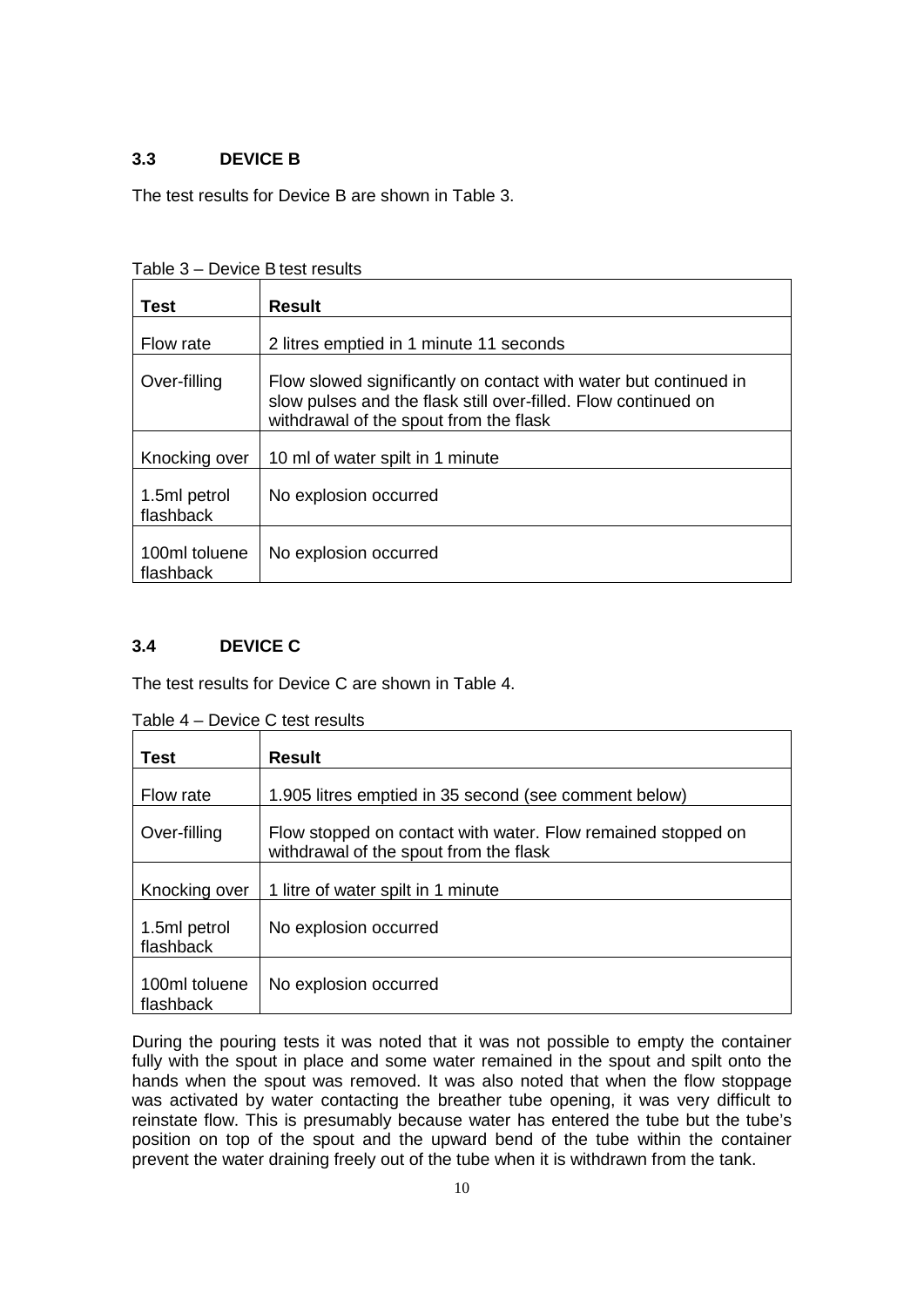## <span id="page-17-0"></span>**3.5 DEVICE D**

The test results for Device D are shown in Table 5.

| Test                       | <b>Result</b>                                                                                                                                               |
|----------------------------|-------------------------------------------------------------------------------------------------------------------------------------------------------------|
| Flow rate                  | 2 litres emptied in 31 seconds                                                                                                                              |
| Over-filling               | Flow continued at varying reduced rates on contact with the water<br>and the flask over-filled. Flow continued on withdrawal of the spout<br>from the flask |
| Knocking over              | 0.75 litre of water spilt in 1 minute                                                                                                                       |
| 1.5ml petrol<br>flashback  | No explosion occurred                                                                                                                                       |
| 100ml toluene<br>flashback | No explosion occurred                                                                                                                                       |

Table 5 – Test results for Device D

## <span id="page-17-1"></span>**3.6 DEMONSTRATION**

The demonstrations were carried out in the HSL Burn Hall, a building designed for small-scale fires. On the day of the demonstrations the external wind speed and direction were not consistent throughout the day; therefore the resultant draughts inside the building were controlled with the use of large boards. The results are shown in Table 6 and Figures 7 to 10.

| Internal Air Speed (m/s) | Time to Ignition (seconds) |
|--------------------------|----------------------------|
|                          | 20                         |
| 0.69                     | 12                         |
|                          | 6                          |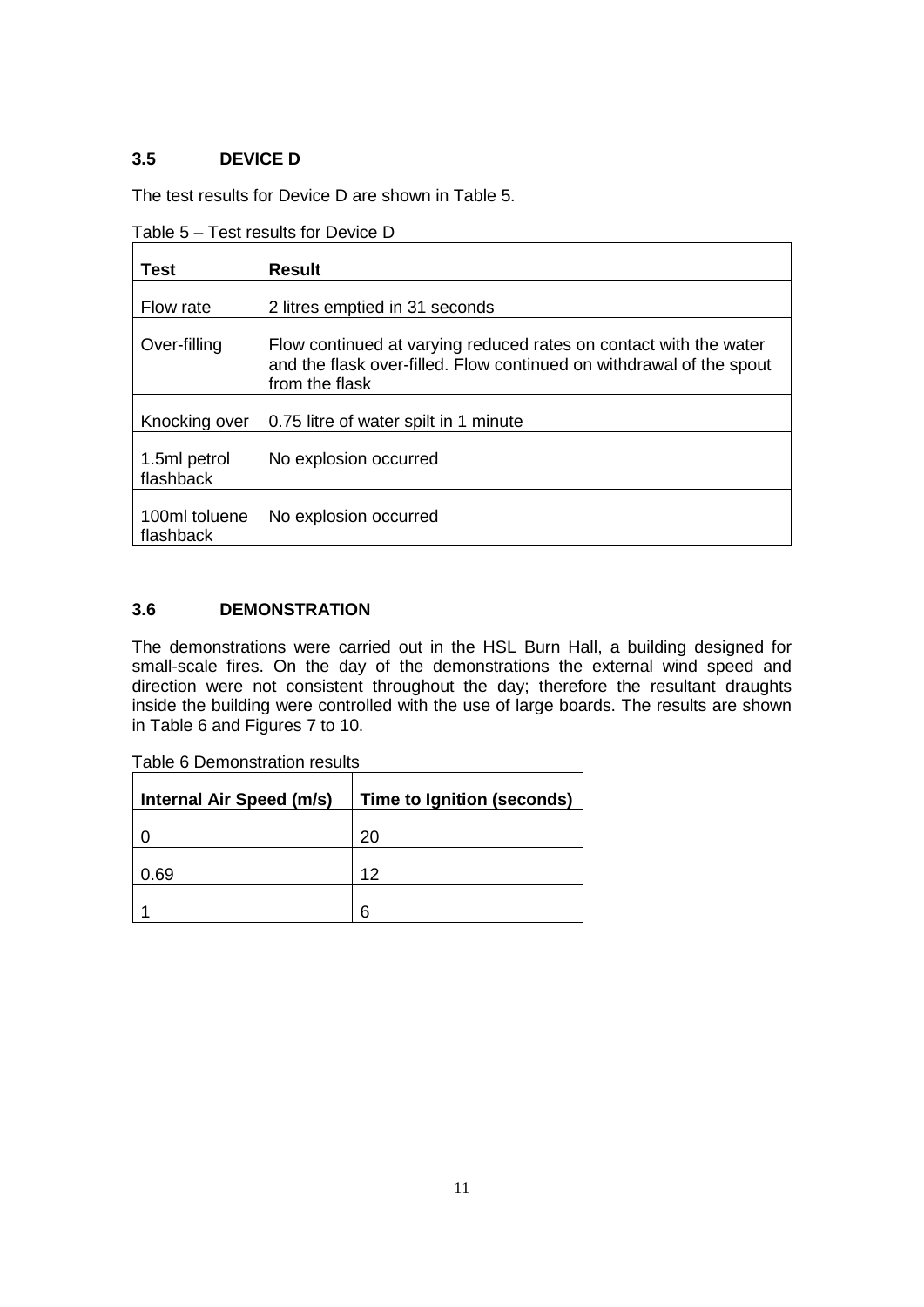# **4. CONCLUSIONS**

<span id="page-18-0"></span>Device A prevented spillage from overfilling and when the container with it fitted is knocked on its side. The push action valve on this device is the reason for this, although Stevick et al  $\left[5\right]$  observed instances of similarly designed spouts, not the specific one tested, jamming in the open position.

Device B does not stop the flow completely during filling when the liquid level reaches the end of the spout; the flow continues in a slow pulse. The spout only allowed 10ml of water to be spilt in a minute when the fuel container with it fitted was knocked over on its side.

Device C does stop the flow completely during filling as soon as liquid contacts the end of the spout. The spout allows a free flow of liquid when the fuel container with it fitted was knocked over on its side. During testing it was noted that resuming flow to fill another tank is difficult. Shaking the fuel container and spout was effective at restarting the flow, as was removing and reattaching the spout. Water was retained in the spout and spilt on to the hands whenever the spout was removed after use to pour water. A further issue is the fact that the spout does not allow the fuel container to be completely emptied.

Device D does not stop the flow completely during filling when the liquid level reaches the end of the spout. The speed at which the flow continues seems to be variable and ranges from a slow trickle to a reduced free flow. The adapter allows a free flow of liquid when the fuel container with it fitted was knocked over on its side.

It proved very difficult to produce a flashback that led to an explosion in a petrol container. The quantities of petrol that can be added to a container before the mixture becomes too rich are very small. The precise quantity depends on temperature and the loss of the more volatile components during handling. A quantity of 1.5 ml was effective in these tests; this indicates that there is negligible risk of an internal explosion during normal fill levels. Once a container has been filled it is generally not vulnerable to an internal explosion unless it has been completely emptied of liquid and partially drained of vapours.

The other cause of explosions featured in the US studies was evaporated or weathered petrol. In those studies the petrol was weathered rapidly in open containers or trays. Without conducting long duration experiments it is difficult to say how long it would take for petrol to weather to the same extent in sealed 5 litre fuel containers. It is possible that this could occur in a few months under the correct conditions. To provide a safer and more predictable result, 100 ml of toluene was used in the flashback testing as an alternative to evaporated petrol.

Device A spout was not flashback tested due to safety concerns related to the way the push valve works; for the container to be used to pour fuel outside of a fuel tank the valve has to be physically held open.

Devices A, B and C resisted flashback in the two conditions tested: 1.5 ml of fresh petrol and 100 ml of toluene poured onto a naked flame. The spouts prevented explosions in the tests; however, it should be borne in mind that petrol can be poured from a container without the spout attached.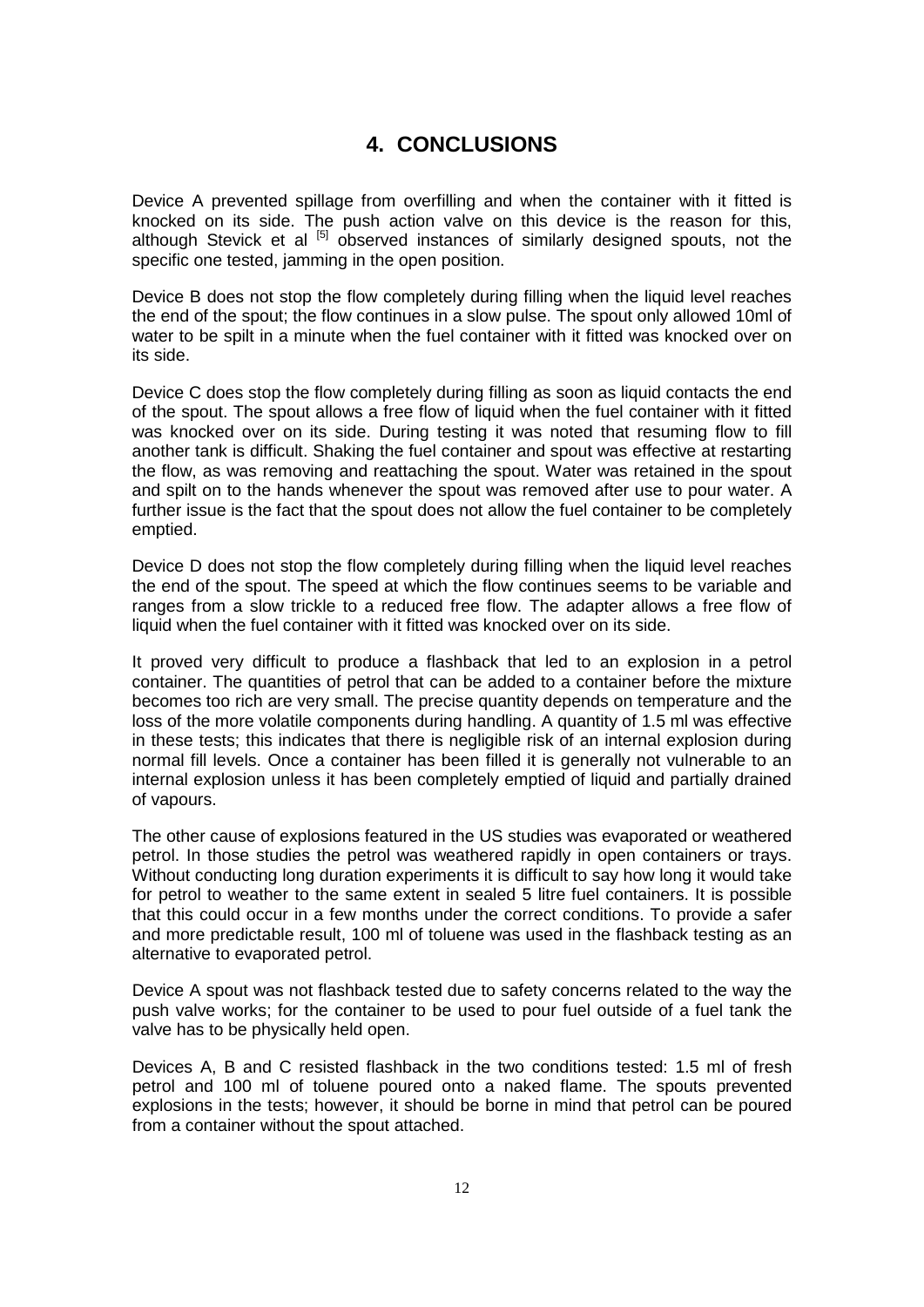Petrol is an inappropriate fuel to use as an accelerant due to its volatility and the explosive nature of the vapour. The demonstration of pouring petrol near a naked flame (Figures 7 to 10) highlights this danger; when there was very little airflow it took just 20 seconds for flammable vapours to reach the flame that was 1.5 metres away. When the demonstration was repeated in a 1 metre per second airflow it took just 6 seconds for the vapours to ignite. The increased airflow also increased the speed at which the flame travelled back to the pouring area, even though it was travelling against the airflow. These demonstrations took place when the air temperature was  $4^{\circ}$ C; had the air temperature been higher the rate of evaporation would have increased and the timings would have changed.

#### <span id="page-19-0"></span>**4.1 OVERALL CONCLUSIONS**

The overall conclusions are:

- Only one of the four devices prevented spillage from over-filling and knocking over; this device has a normally closed push action valve. A study in the US has, however, observed instances of this design of valve failing by sticking in the open position.
- One of the devices prevented spillage from over-filling but created spillage when it was removed from the fuel can.
- Two of the devices did not prevent spillage from over-filling in the test.
- Three devices tested provided flashback resistance under the conditions tested. The fourth device, the push valve variant, was not tested for flashback resistance as the valve needs to be physically held open to allow pouring.

These tests undertaken at HSL and the previous studies examined demonstrate that the devices do not eliminate all the risks involved in using petrol; care is still needed during use to avoid spillage and accidents.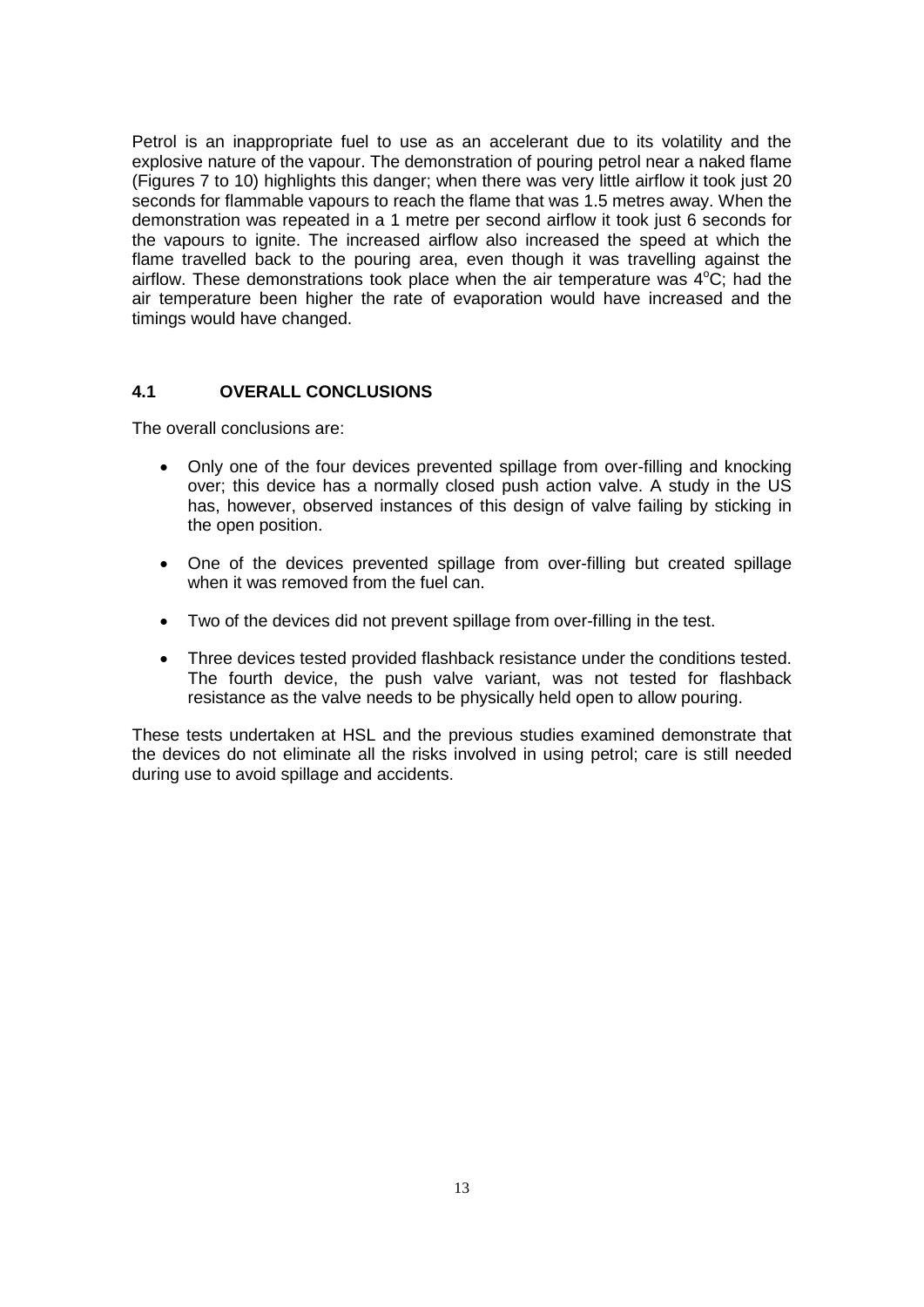

Figure 7 – Demonstration of pouring petrol near a naked flame, note the flame is straight as there is no noticeable draught



Figure 8 - Vapours have ignited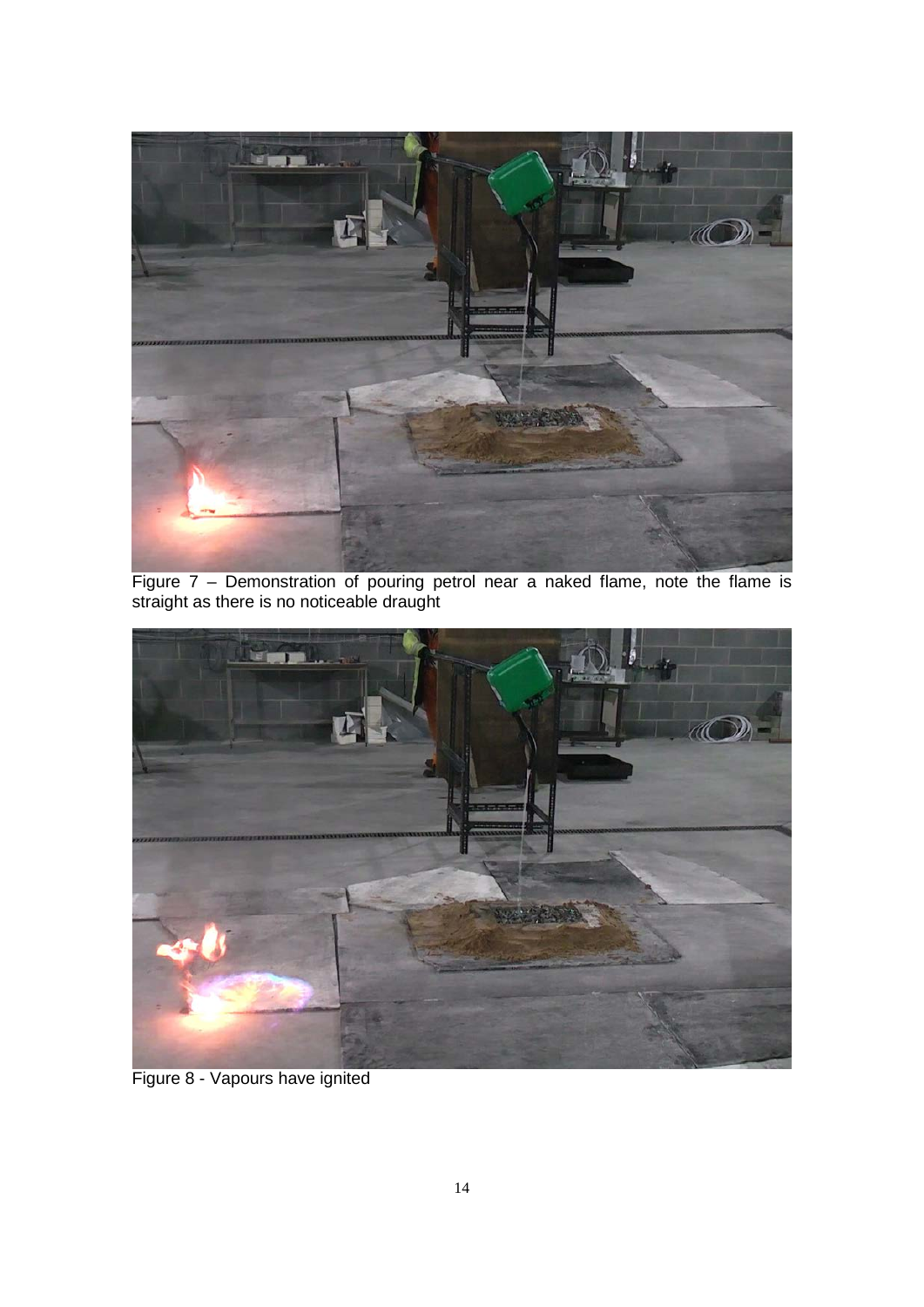

Figure 9 - Flames travel across the vapour towards the source of pouring



Figure 10 - After 21 seconds from commencement of pouring, the petrol is now alight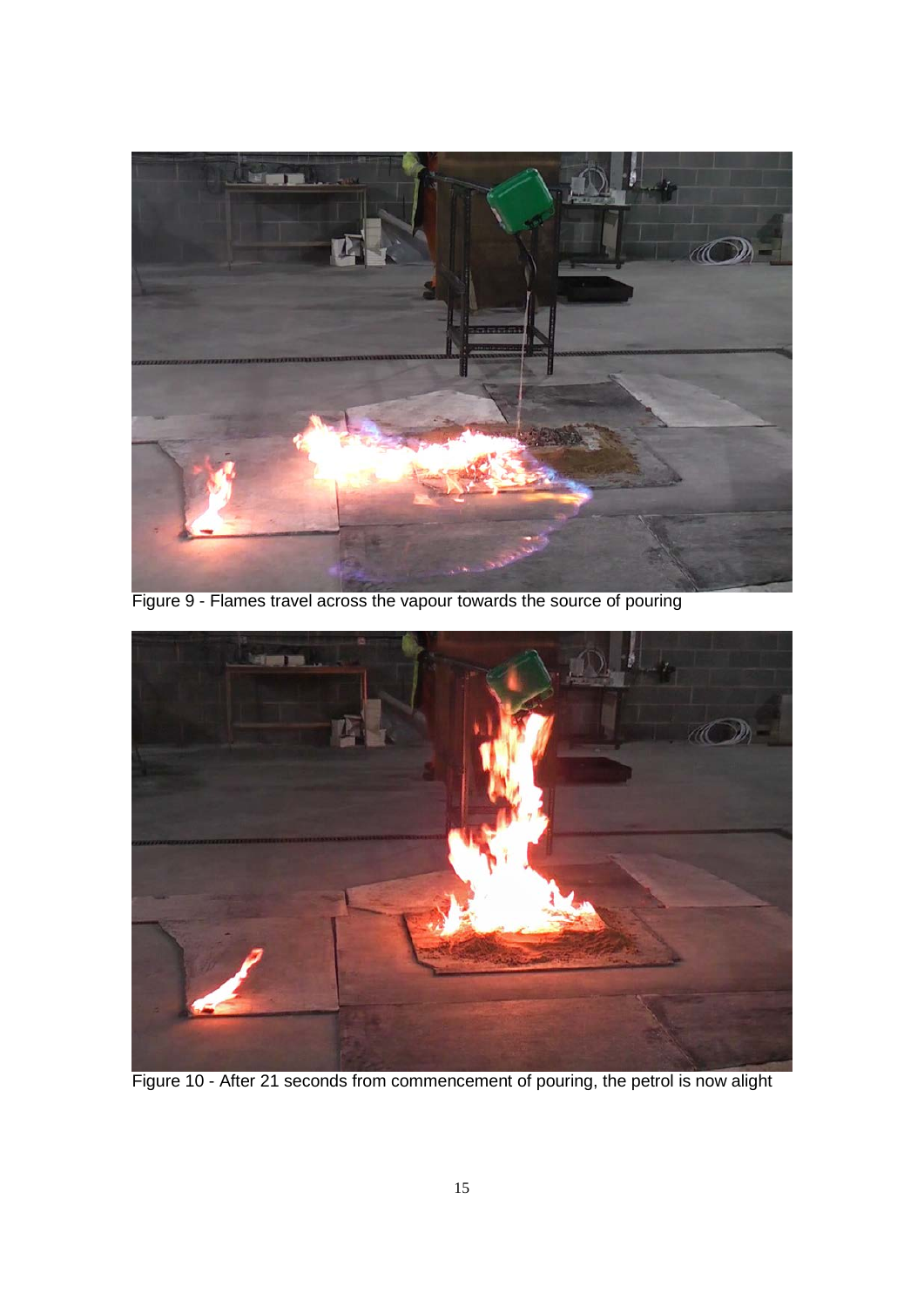# **5. REFERENCES**

- <span id="page-22-0"></span>1. Okamoto, K. Watanabe, N. Hagimoto, Y. Miwa, K. Ohtani, H. (2009) Changes in evaporation rate and vapor pressure of gasoline with progress of evaporation. *Fire Safety Journal*, **44**, 756-763.
- 2. Department for Communities and Local Government (DCLG) (2013) Spreadsheet of results of Fire and Rescue Service fire investigation reports
- 3. [http://www.atf.gov/explosives/programs/research-development/fire-research](http://www.atf.gov/explosives/programs/research-development/fire-research-lab.html)[lab.html](http://www.atf.gov/explosives/programs/research-development/fire-research-lab.html) accessed 5/11/13
- 4. Hasselbring, L.C (2006). Case study: flame arresters and exploding gasoline containers. *Journal of Hazardous Materials* **130,** 64-68.
- 5. Stevick, G. Zicherman, J. Rondinone, D. and Sagle, A. (2011). Failure Analysis and Prevention of Fires and Explosions with Plastic Gasoline Containers. *J Fail. Anal. and Preven*. **11**. 455–465.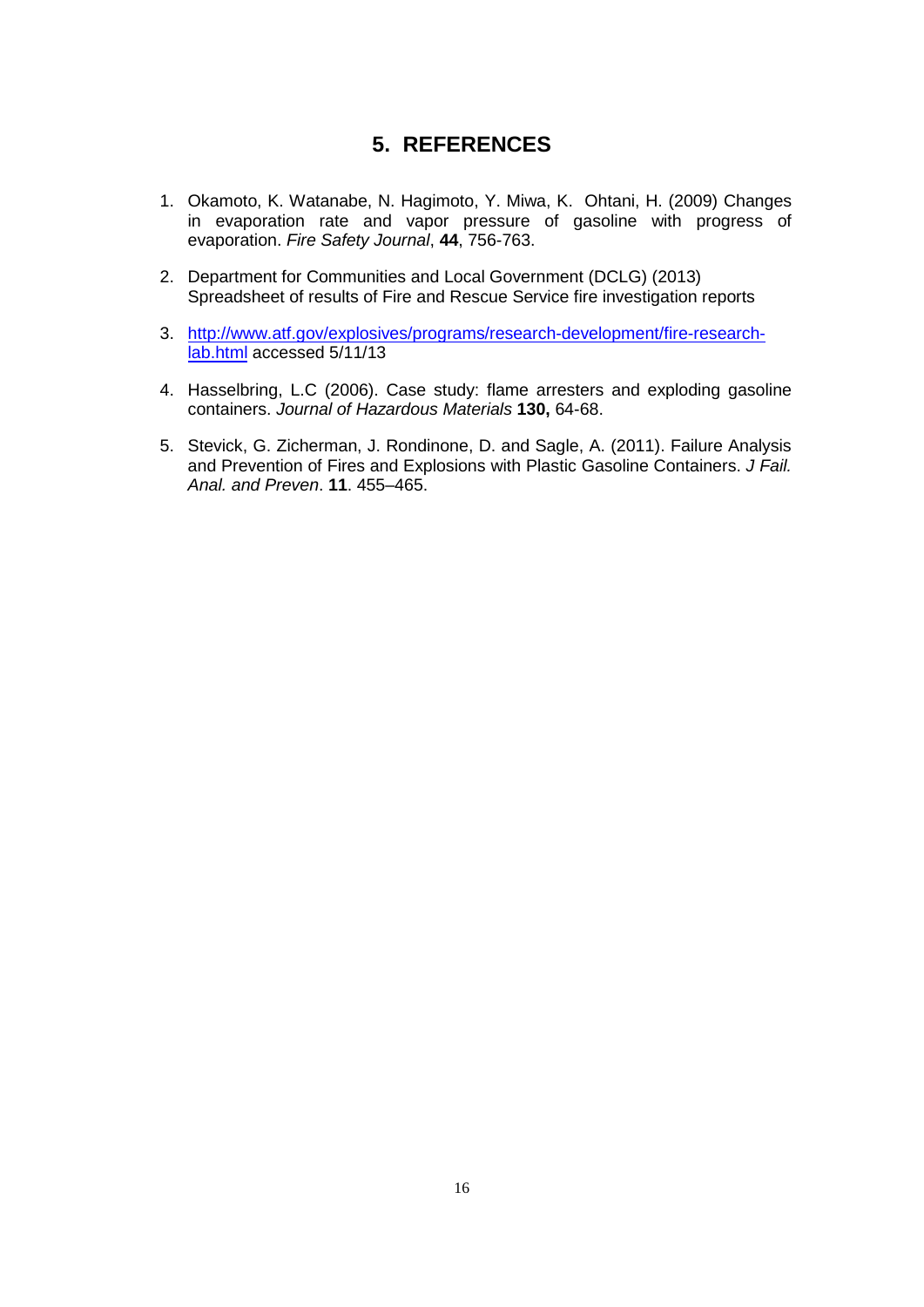Published by the Health and Safety Executive 08/14